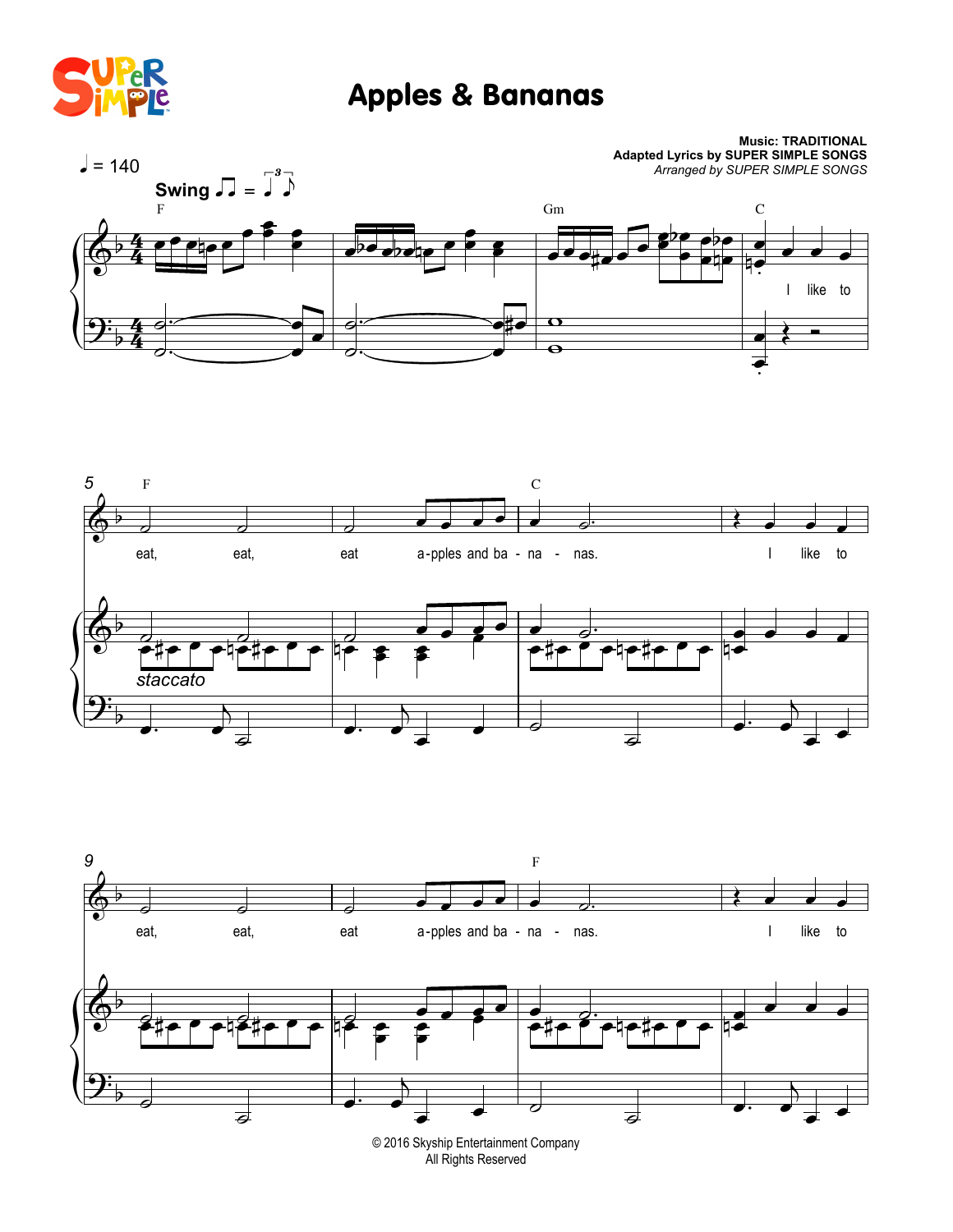





 $\overline{\mathbf{2}}$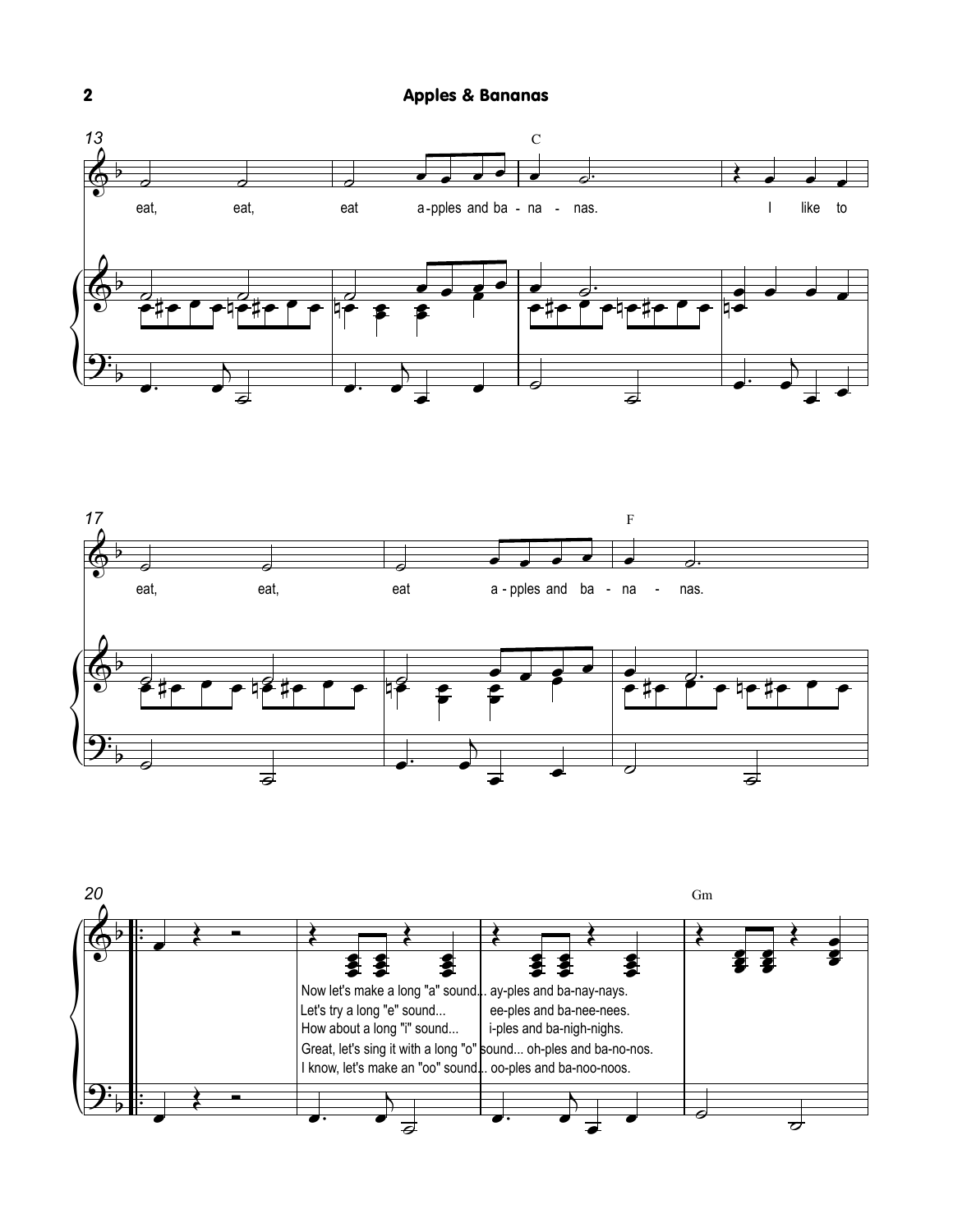



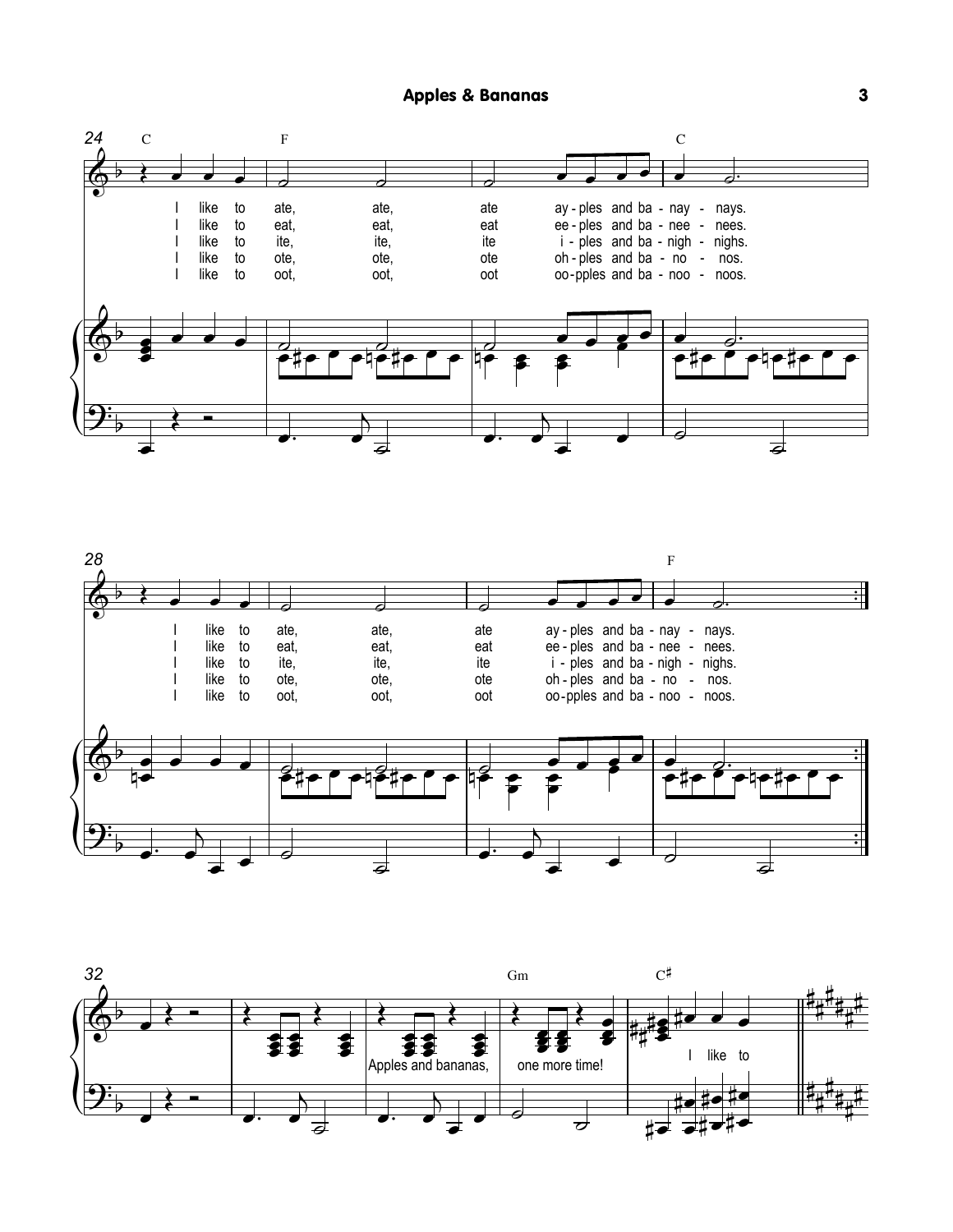





 $\overline{\mathbf{4}}$